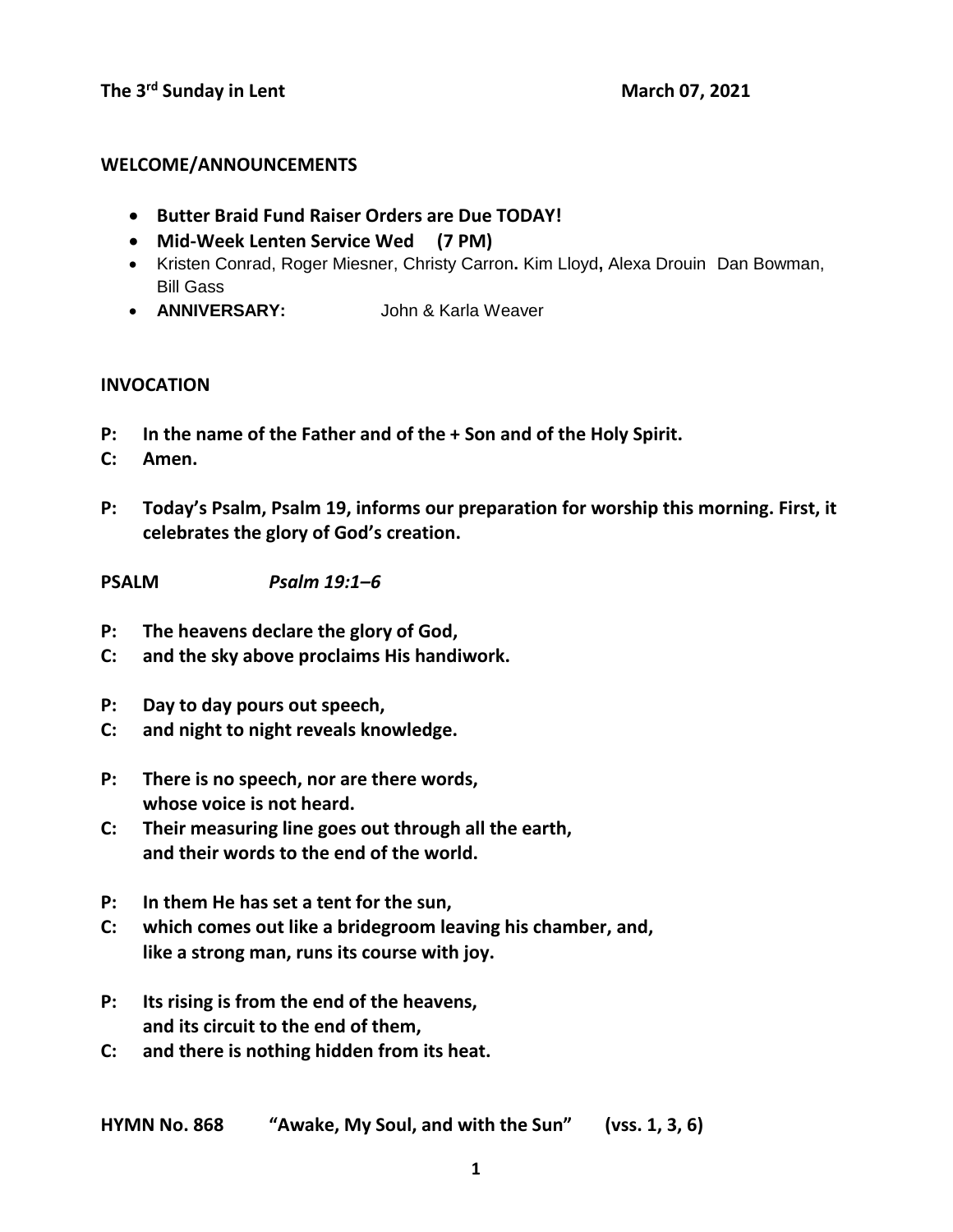**Awake, my soul, and with the sun Thy daily stage of duty run; Shake off dull sloth and joyful rise To pay thy morning sacrifice.** 

**All praise to thee, who safe hast kept And hast refreshed me while I slept; Grant, Lord, when I from death shall wake, I may of endless light partake.** 

**Praise God, from whom all blessings flow; Praise Him, all creatures here below; Praise Him above, ye heav'nly host: Praise Father, Son, and Holy Ghost.** 

## **PSALM** *Psalm 19:7–11*

- **P: Continuing Psalm 19, the psalmist considers God's perfect Law.**
- **P: The law of the LORD is perfect, reviving the soul;**
- **C: the testimony of the LORD is sure, making wise the simple;**
- **P: the precepts of the LORD are right, rejoicing the heart;**
- **C: the commandment of the LORD is pure, enlightening the eyes;**
- **P: the fear of the LORD is clean, enduring forever;**
- **C: the just decrees of the LORD are true, and righteous altogether.**
- **P: More to be desired are they than gold, even much fine gold;**
- **C: sweeter also than honey and drippings of the honeycomb.**
- **P: Moreover, by them is Your servant warned;**
- **C: in keeping them there is great reward.**

## **CONFESSION AND ABSOLUTION** *Psalm 19:12–14*

- **P: When we use the Ten Commandments and other parts of the moral code as a mirror, we see that we have fallen from the perfection of God's good creation and His perfect Law.**
- **P: Who can discern his errors?**
- **C: Declare me innocent from hidden faults.**
- **P: Keep back Your servant also from presumptuous sins;**
- **C: let them not have dominion over me!**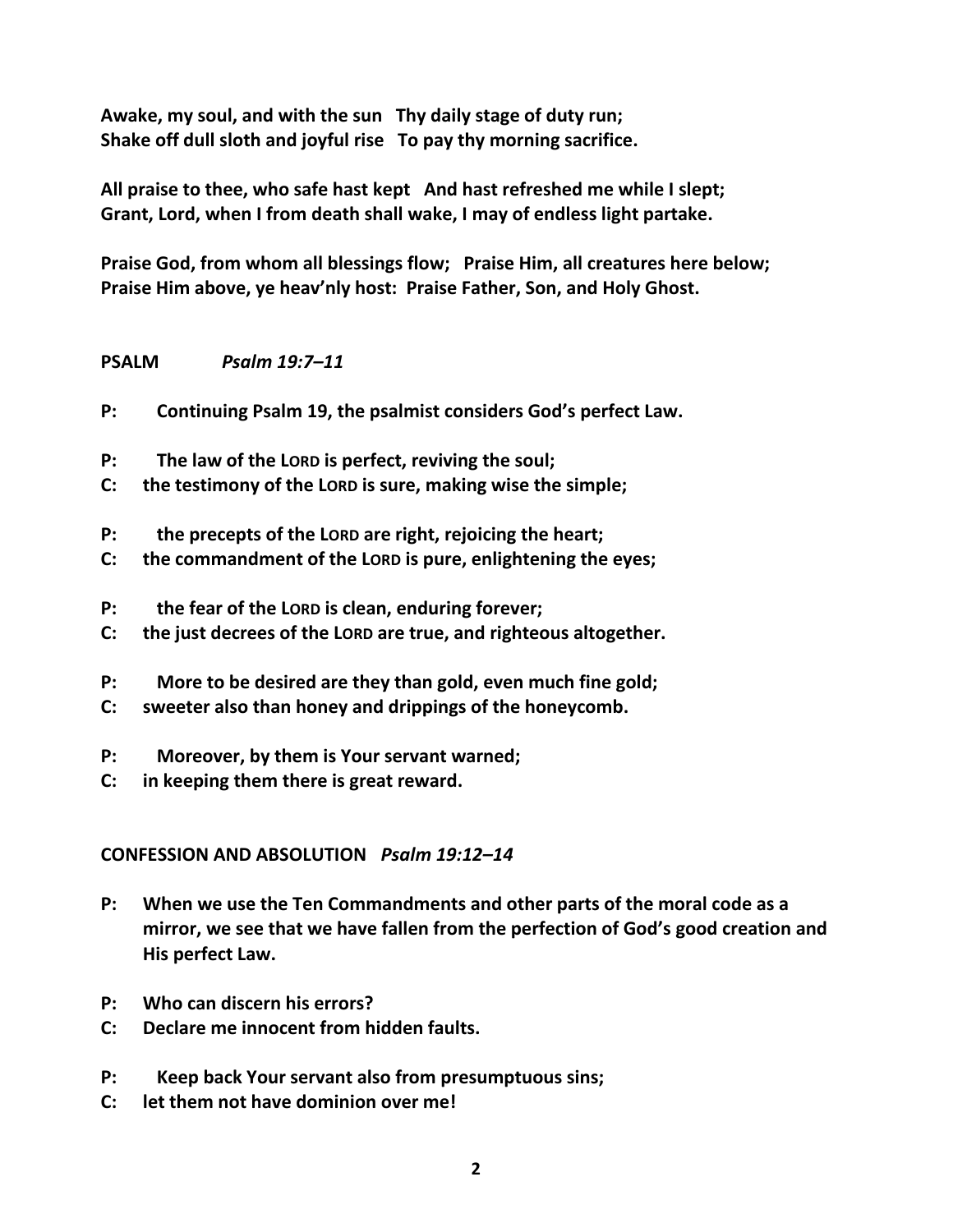- **P: Our gracious Lord has promised full and free forgiveness to all who call out to our heavenly Father in His name. Let us therefore confess our sins to God, our heavenly Father.**
- **C: O God, we confess that we have sinned against You and one another in our thinking, speaking, and acting. Worse, in our fallen nature, we are sinful and unclean, and in the eyes of many we are weak, lowly people. But because You have graciously chosen us and worked faith in our hearts, we humbly ask for mercy for the sake of our Lord Jesus Christ. Forgive, renew, and lead us in paths of righteousness.**
- **P: The foolishness of God is wiser than men, and the weakness of God is stronger than men. We preach Christ crucified, and for us the word of the cross is the power of God. As a called and ordained servant of Christ, and by His authority, I therefore**  forgive you all your sins in the name of the Father and of the  $\overline{\mathbf{r}}$  Son and of the Holy **Spirit.**
- **C: Amen. Thanks be to God.**
- **P: Then I shall be blameless, and innocent of great transgression.**
- **C: Let the words of my mouth and the meditation of my heart be acceptable in Your sight, O LORD, my rock and my redeemer.**

# **SHARING THE PEACE**

**SONG OF PRAISE "Jesus Strong and Kind" CityAlight**

# **PRAYER OF THE DAY**

**P: Let us pray.**

**O God, who in wisdom created us, though we would become weak and rebellious creatures, knowing that Your Son's sacrifice of Himself on the cross would be necessary to save us,**

- **C: keep us strong in faith, so that we preach only Christ crucified and boast only in Your strong love and mercy toward us,**
- **P: through Jesus Christ, Your Son, our Lord, who lives and reigns with You and the Holy Spirit, one God, now and forever.**
- **C: Amen.**

**OLD TESTAMENT READING** *Exodus 20:1–17* **(The Ten Commandments)**

**L: And God spoke all these words, saying, "I am the LORD your God, who brought you out of the land of Egypt, out of the house of slavery.**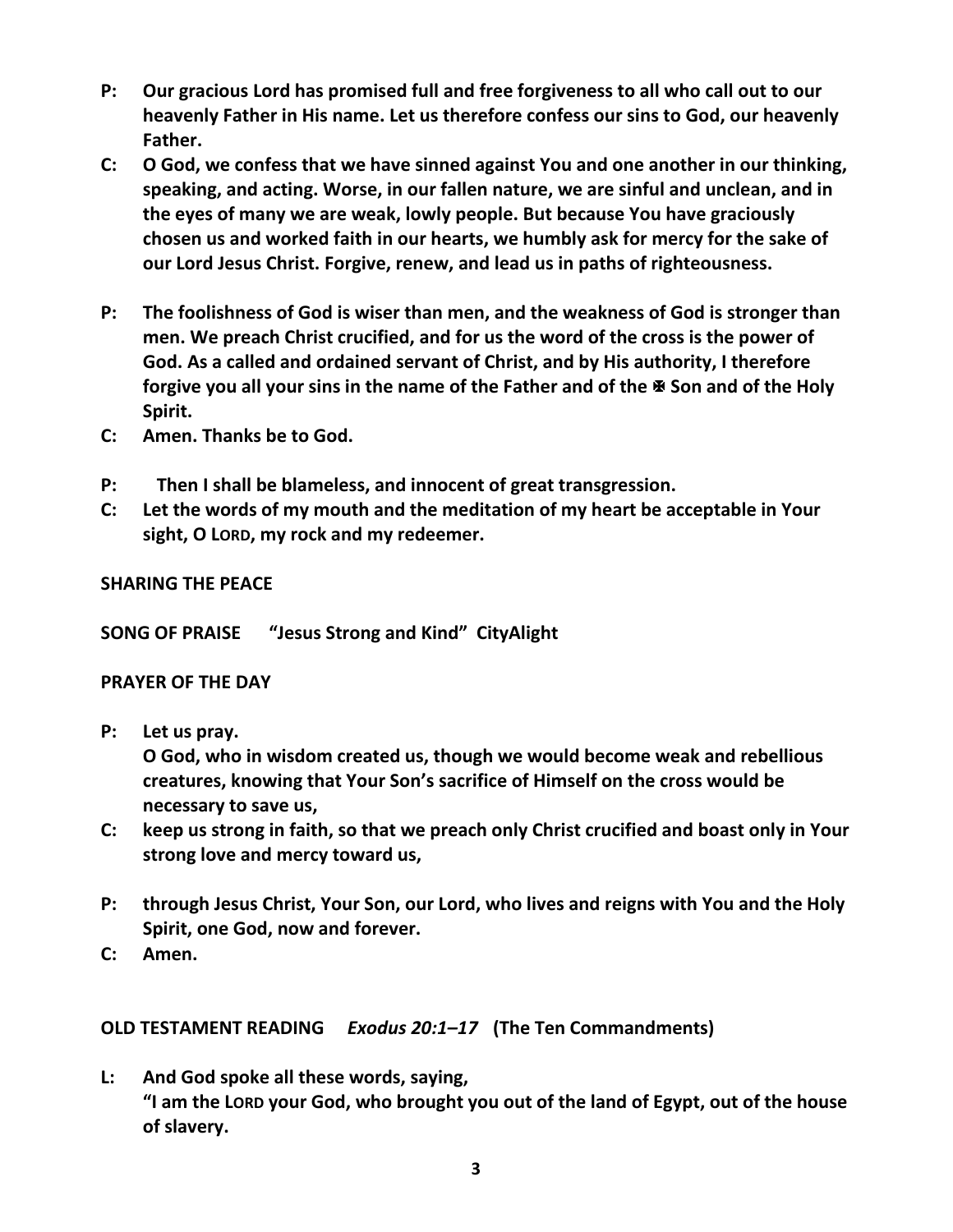- **C: "You shall have no other gods before Me.**
- **L: "You shall not make for yourself a carved image, or any likeness of anything that is in heaven above, or that is in the earth beneath, or that is in the water under the earth. You shall not bow down to them or serve them, for**
- **C: I the LORD your God am a jealous God, visiting the iniquity of the fathers on the children to the third and the fourth generation of those who hate Me, but showing steadfast love to thousands of those who love Me and keep My commandments.**
- **C: You shall not take the name of the LORD your God in vain,**
- **L: for the LORD will not hold him guiltless who takes His name in vain.**
- **C: "Remember the Sabbath day, to keep it holy.**
- **L: Six days you shall labor, and do all your work, but the seventh day is a Sabbath to the LORD your God. On it you shall not do any work, you, or your son, or your daughter, your male servant, or your female servant, or your livestock, or the sojourner who is within your gates. For in six days the LORD made heaven and earth, the sea, and all that is in them, and rested the seventh day. Therefore the LORD blessed the Sabbath day and made it holy.**
- **C: "Honor your father and your mother,**
- **L: that your days may be long in the land that the LORD your God is giving you.**
- **C: "You shall not murder.**

**"You shall not commit adultery.**

**"You shall not steal.**

**"You shall not bear false witness against your neighbor.**

**"You shall not covet your neighbor's house;**

**you shall not covet your neighbor's wife, or his male servant, or his female servant, or his ox, or his donkey, or anything that is your neighbor's."**

- **L: This is the Word of the Lord.**
- **C: Thanks be to God.**

## **EPISTLE** *1 Corinthians 1:18–31* **(The foolish wisdom of God)**

**For the word of the cross is folly to those who are perishing, but to us who are being saved it is the power of God. For it is written,**

**"I will destroy the wisdom of the wise, and the discernment of the discerning I will thwart."**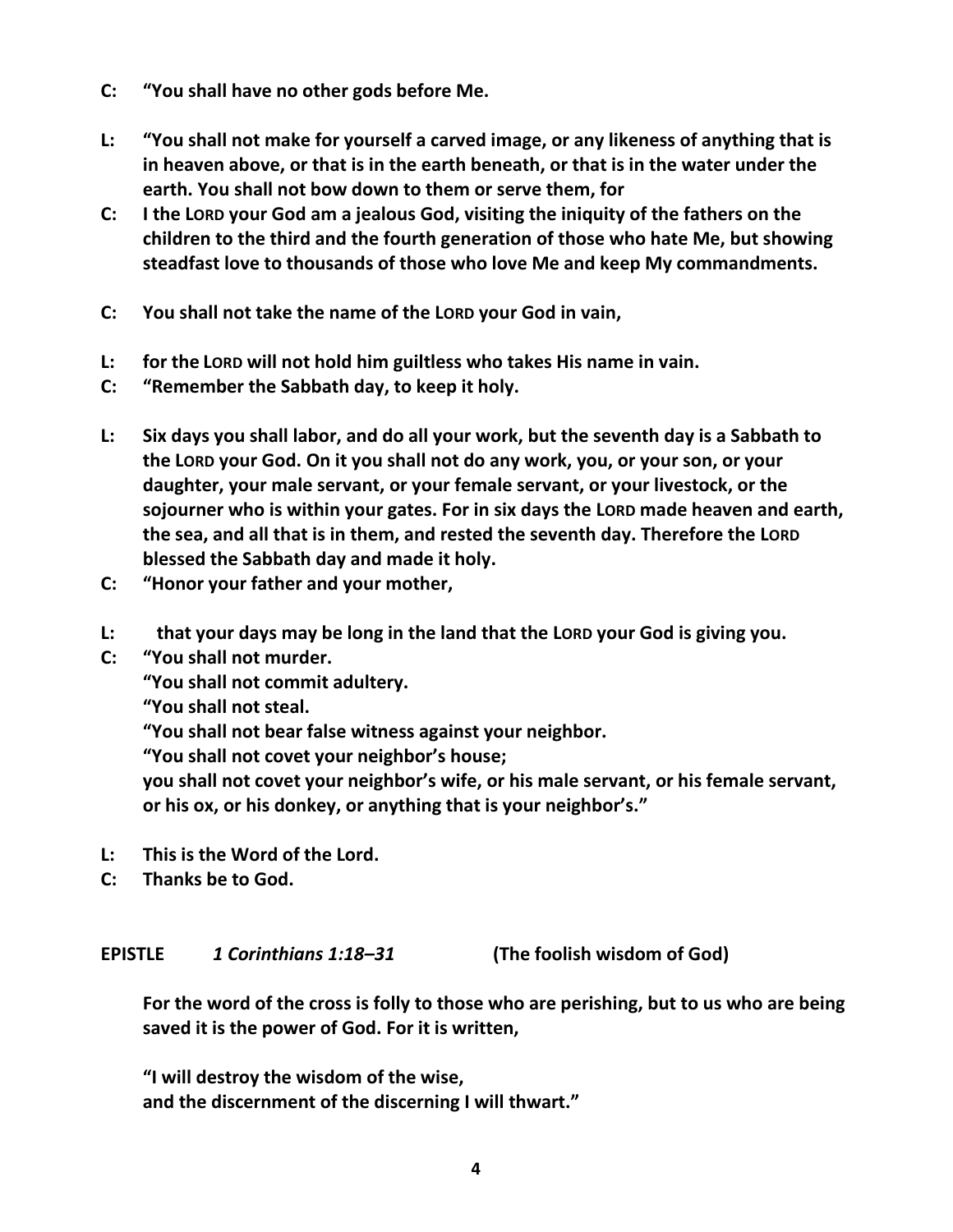**Where is the one who is wise? Where is the scribe? Where is the debater of this age? Has not God made foolish the wisdom of the world?** 

**For since, in the wisdom of God, the world did not know God through wisdom, it pleased God through the folly of what we preach to save those who believe. For Jews demand signs and Greeks seek wisdom, but we preach Christ crucified, a stumbling block to Jews and folly to Gentiles, but to those who are called, both Jews and Greeks, Christ the power of God and the wisdom of God. For the foolishness of God is wiser than men, and the weakness of God is stronger than men.**

**For consider your calling, brothers: not many of you were wise according to worldly standards, not many were powerful, not many were of noble birth. But God chose what is foolish in the world to shame the wise; God chose what is weak in the world to shame the strong; God chose what is low and despised in the world, even things that are not, to bring to nothing things that are, so that no human being might boast in the presence of God. And because of him you are in Christ Jesus, who became to us wisdom from God, righteousness and sanctification and redemption, so that, as it is written, "Let the one who boasts, boast in the Lord."** 

- **L: This is the Word of the Lord.**
- **C: Thanks be to God.**

**VERSE** *John 2:19*

- **L: Destroy this temple,**
- **C: and in three days I will raise it up.**

**HOLY GOSPEL** *John 2:13–25*

- **P: The Holy Gospel according to St. John, the second chapter.**
- **C: Glory to You, O Lord.**

**The Passover of the Jews was at hand, and Jesus went up to Jerusalem. In the temple he found those who were selling oxen and sheep and pigeons, and the money-changers sitting there. And making a whip of cords, he drove them all out of the temple, with the sheep and oxen. And he poured out the coins of the moneychangers and overturned their tables. And he told those who sold the pigeons, "Take these things away; do not make my Father's house a house of trade." His disciples remembered that it was written, "Zeal for your house will consume me."**

**So the Jews said to him, "What sign do you show us for doing these things?" Jesus answered them, "Destroy this temple, and in three days I will raise it up." The Jews**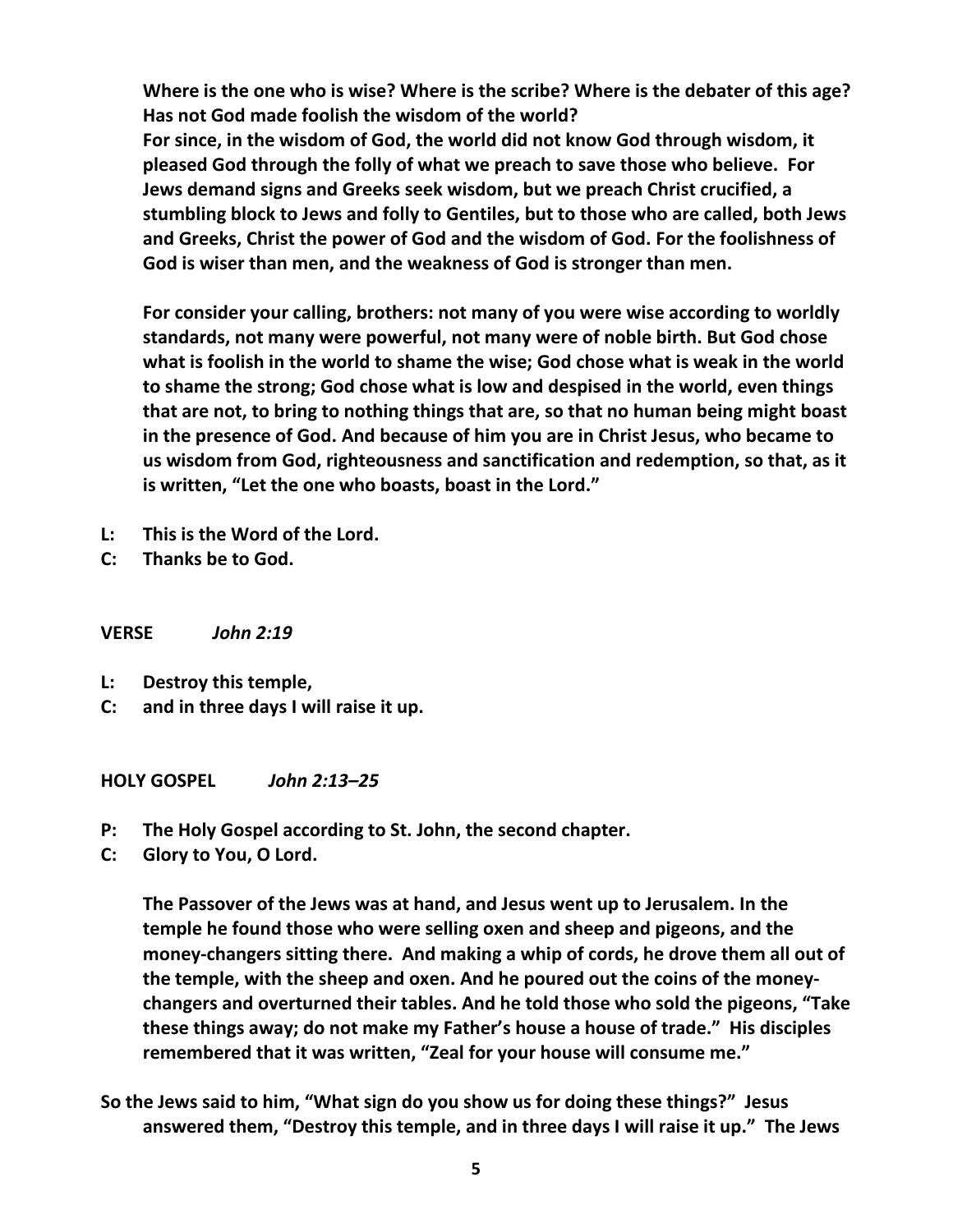**then said, "It has taken forty-six years to build this temple, and will you raise it up in three days?" But he was speaking about the temple of his body.** 

- **When therefore he was raised from the dead, his disciples remembered that he had said this, and they believed the Scripture and the word that Jesus had spoken.**
- **Now when he was in Jerusalem at the Passover Feast, many believed in his name when they saw the signs that he was doing. But Jesus on his part did not entrust himself to them, because he knew all people and needed no one to bear witness about man, for he himself knew what was in man.**
- **P: This is the Gospel of the Lord.**
- **C: Praise to You, O Christ.**

**HYMN No. 575 "My Hope Is Built on Nothing Less"**

**My hope is built on nothing less Than Jesus' blood and righteousness; No merit of my own I claim But wholly lean on Jesus' name. On Christ, the solid rock, I stand; All other ground is sinking sand.** 

**When darkness veils His lovely face, I rest on His unchanging grace; In every high and story gale My anchor holds within the veil. On Christ, the solid rock, I stand; All other ground is sinking sand.** 

**His oath, His covenant, and blood Support me in the raging flood; When ev'ry earthly prop gives way, He then is all my hope and stay. On Christ, the solid rock, I stand; All other ground is sinking sand.** 

**When He shall come with trumpet sound, Oh, may I then in Him be found, Clothed in His righteousness alone, Redeemed to stand before His throne! On Christ, the solid rock, I stand; All other ground is sinking sand.**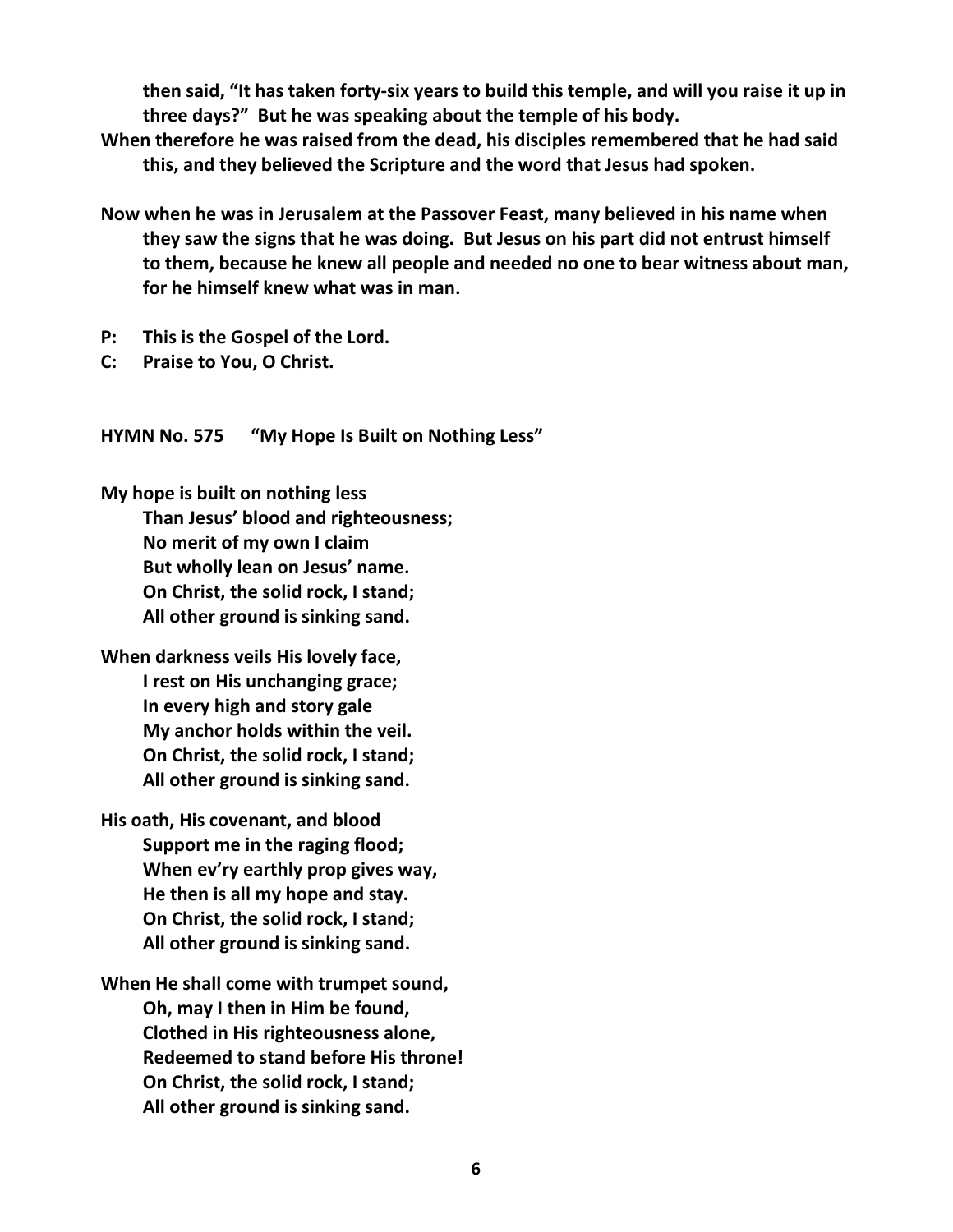**SERMON "Foolish Wisdom" I Corinthians 1:18-31 Pastor Matt**

**CONFESSION OF FAITH THE NICENE CREED** *Please stand*

**I believe in one God, the Father Almighty, maker of heaven and earth and of all things visible and invisible.**

**And in one Lord Jesus Christ, the only-begotten Son of God, begotten of his Father before all worlds, God of God, Light of Light, very God of very God, begotten not made, being of one substance with the Father, by whom all things were made; Who for us men and for our salvation came down from heaven and was incarnate by the Holy Spirit of the virgin Mary and was made man; And was crucified also for us under Pontius Pilate. He suffered and was buried. And the third day rose again according to the Scriptures and ascended into heaven and sits at the right hand of the Father. And he will come again with glory to judge both the living and the dead, whose kingdom will have no end.**

**I believe in the Holy Spirit, the Lord and giver of life, who proceeds from the Father and the Son, who with the Father and the Son together is worshiped and glorified, who spoke by the prophets. And I believe in one holy Christian and apostolic Church, I acknowledge one Baptism for the remission of sins, and I look for the resurrection of the dead and the life of the world to come. Amen.**

#### **OFFERING**

#### **PRAYER OF THE CHURCH**

#### **B SACRAMENT B**

#### **PREFACE**

- **P: The Lord be with you.**
- **C: And also with you.**
- **P: Lift up your hearts.**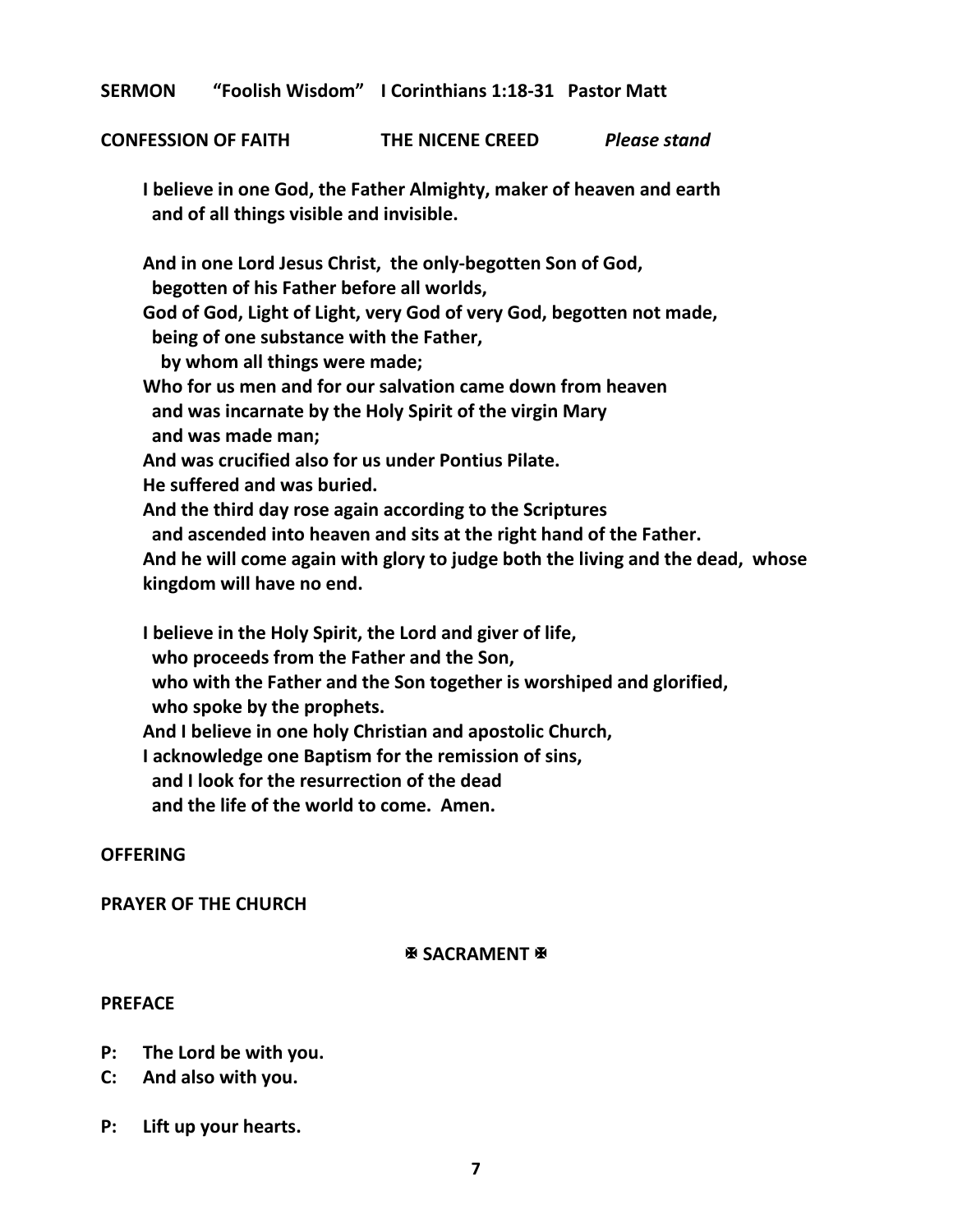- **C: We lift them to the Lord.**
- **P: Let us give thanks to the Lord our God.**
- **C: It is right to give Him thanks and praise.**

### **PRAYER OF THANKSGIVING**

**P: Blessed are You, O Lord, our God, for You sent Your only Son into human flesh so that He could become the complete sacrifice for our sins and our sinfulness.**

**We give You thanks that in this Sacrament our hope is built on nothing less than Jesus' blood and righteousness as we receive the forgiveness, life, and salvation that He won for us in His death and resurrection. Strengthen our faith thereby that we lift high the cross in how we live and what we proclaim.**

**C: Amen.**

**SANCTUS HYMN No. 507 Holy, Holy, Holy, Lord God Almighty (vs. 4)**

**Holy, holy, holy, Lord God Almighty! All Thy works shall praise Thy name in earth and sky and sea. Holy, holy, holy, merciful and mighty! God in three persons, blessed Trinity!**

**LORD'S PRAYER (***Matthew 6:9-13***)**

**Remember us in Your kingdom Lord, and teach us to pray, saying:** 

**All: Our Father, who art in heaven, hallowed be thy name,**

 **thy kingdom come, thy will be done**

 **on earth as it is in heaven.**

**Give us this day our daily bread;**

**and forgive us our trespasses**

 **as we forgive those who trespass against us;**

**and lead us not into temptation,**

 **but deliver us from evil.**

**For thine is the kingdom and the power and the glory**

 **forever and ever. Amen.**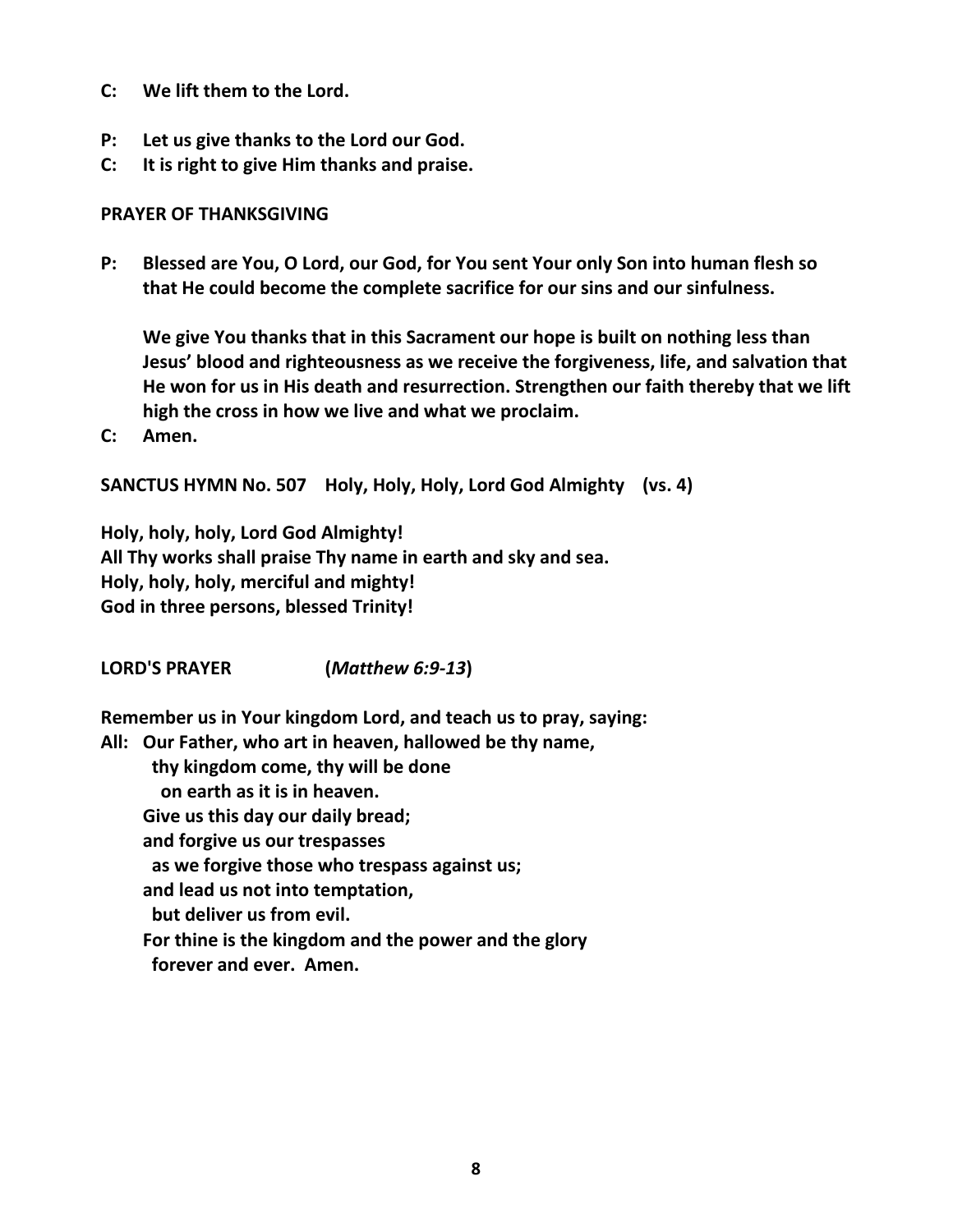### **SELF-REFLECTION**

- **P: What makes us worthy and prepared to receive this life-giving meal from our Lord? If you can answer the 5 following questions affirmatively, be assured that you are truly worthy and prepared.**
- **1. Are you baptized in the name of the Triune God, Father, Son and Holy Spirit?**
- **2. Do you know you are a sinner in need of God's grace?**
- **3. Do you believe Jesus died to atone for your sins?**
- **4. Do you believe that God offers His forgiveness through the "real" presence of Jesus, in, with, and under the elements of bread and wine?**
- **5. Do you seek to amend your sinful life?**
- **P: Come to the table of the Lord, you who have much faith and you who would like to have more; you who have been to this sacrament often and you who have not been for a long time; you who have tried to follow Jesus and you who have failed. Come, it is Christ who invites us to meet him here.**

### **Jesus says to one and all,**

**'I am the bread of life; whoever comes to me will never be hungry, and whoever believes in me will never be thirsty.'** *(John 6:35)*

- **P: Merciful Lord,**
- **C: we do not presume to come to this Your table, trusting in our own righteousness, but in Your manifold and great mercies. We are not worthy so much as to gather up the crumbs under Your table. But You are the same Lord whose nature is always to have mercy.**
- **Grant us therefore, gracious Lord, so to eat the flesh of your dear Son Jesus Christ and to drink His blood, that our sinful bodies may be made clean by his body, and our souls washed, through His most precious blood, and that we may evermore dwell in Him, and He in us. Amen.**

## **AGNUS DEI (***p. 180 in hymnal***)**

**Lamb of God, You take away the sin of the world, have mercy on us. Lamb of God, You take away the sin of the world, have mercy on us. Lamb of God, You take away the sin of the world, Grant us peace, grant us peace.**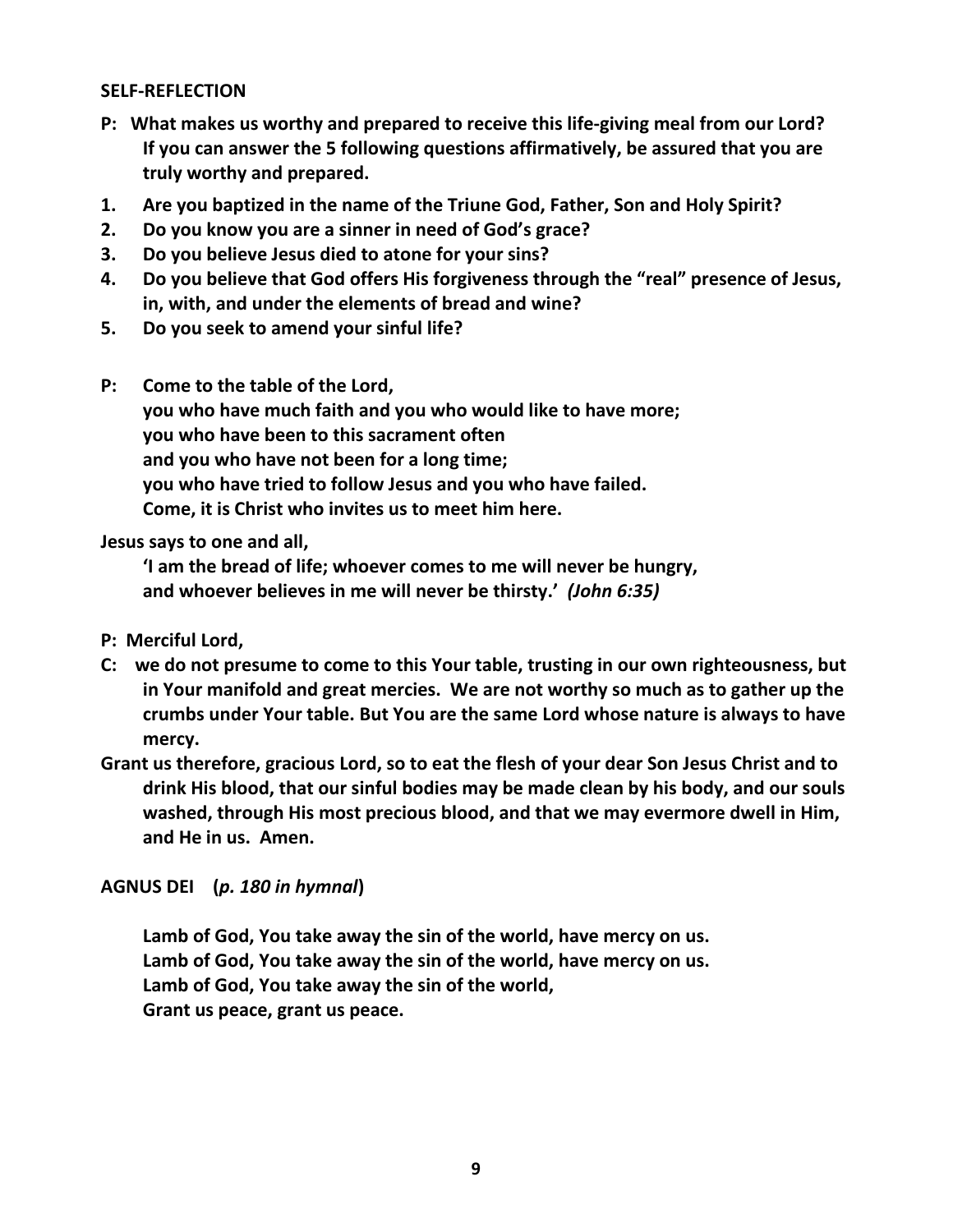## **THE PEACE OF THE LORD**

- **P: The peace of the Lord be with you always.**
- **C: And also with you.**

# **WORDS OF OUR LORD**

- **P: With the very words of Christ we consecrate and partake of this sacred meal.**
- **Our Lord Jesus Christ, on the night when He was betrayed, took bread, and when He had given thanks, He broke it and gave it to the disciples and said: "Take, eat; this is My + body, which is given for you. This do in remembrance of Me."**
- **P: Let us eat together the body of Christ.**
- **In the same way also He took the cup after supper, and when He had given thanks, He gave it to them, saying: "Drink of it, all of you; this cup is the new testament in My + blood, which is shed for you for the forgiveness of sins. This do, as often as you drink it, in remembrance of Me."**
- **P: Let us drink together from the cup of salvation**

# **POST-COMMUNION THANKSGIVING**

**P: Let us pray.**

**O God the Father, who sent Your Son into human history so that He could be given over to death as one of us, despised, and in weakness and lowliness,**

- **C: we give thanks that in giving us His body and blood in this Sacrament You have bestowed on us the blessings of forgiveness, life, and salvation. Accompany us as we leave that we may proclaim Christ crucified to all who do not yet know Your true wisdom, strength, and salvation;**
- **P: through Jesus Christ, Your Son, our Lord, who lives and reigns with You and the Holy Spirit, one God, now and forever.**
- **C: Amen.**

**BLESSING OF THE LORD** *Numbers 6:24–26*

- **P The LORD bless you and keep you. The LORD make His face shine on you and be gracious to you. The LORD smile upon you and + give you peace.**
- **C: Amen.**